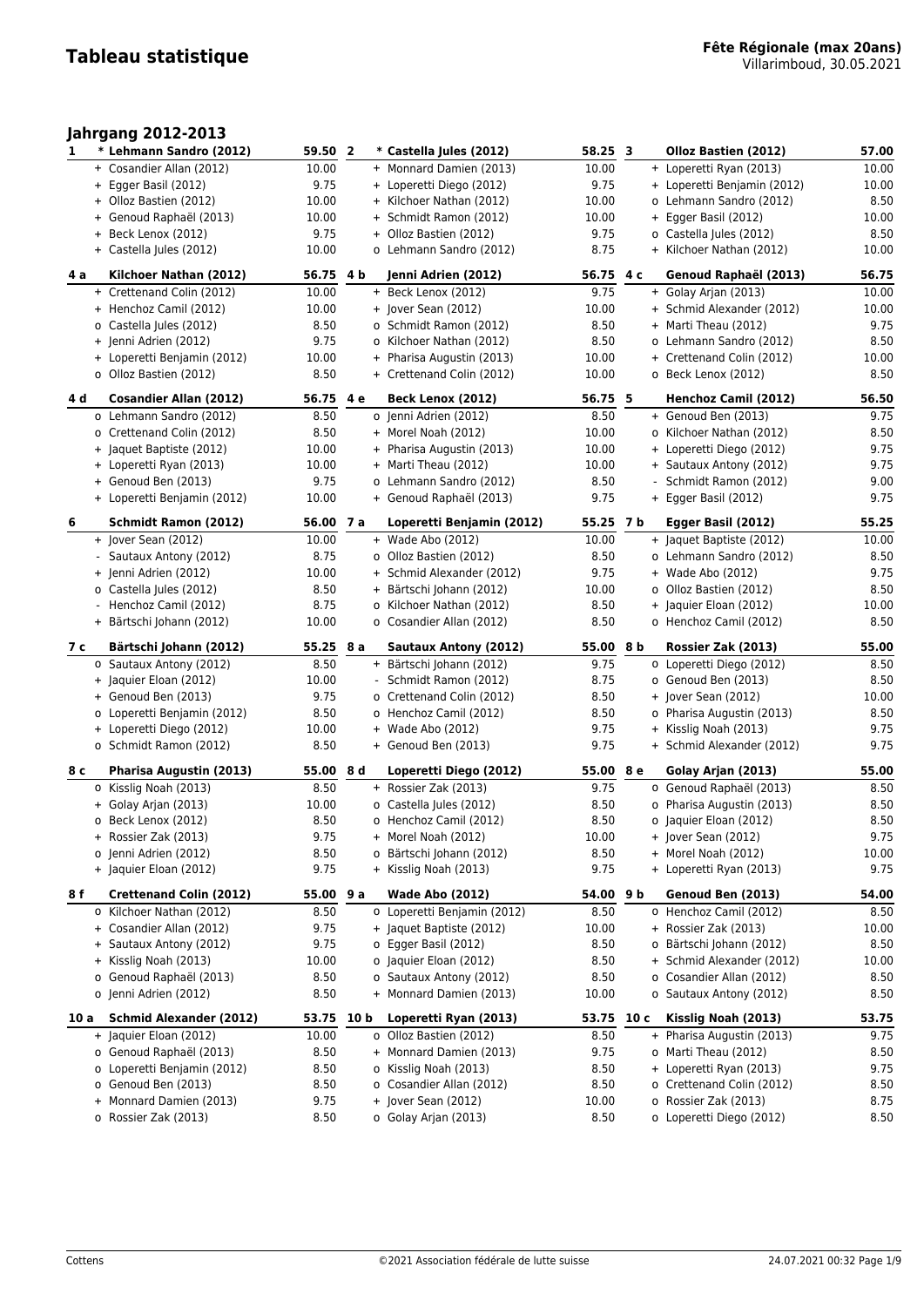| 10 d | Jaquier Eloan (2012)                           | 53.75 11        |      | Morel Noah (2012)                            | 53.50 12       |      | <b>Monnard Damien (2013)</b>              | 52.50         |
|------|------------------------------------------------|-----------------|------|----------------------------------------------|----------------|------|-------------------------------------------|---------------|
|      | o Schmid Alexander (2012)                      | 8.50            |      | o Marti Theau (2012)                         | 8.50           |      | o Castella Jules (2012)                   | 8.50          |
|      | o Bärtschi Johann (2012)                       | 8.50            |      | o Beck Lenox (2012)                          | 8.50           |      | o Loperetti Ryan (2013)                   | 8.50          |
|      | + Golay Arjan (2013)                           | 10.00           |      | + Monnard Damien (2013)                      | 9.75           |      | o Morel Noah (2012)                       | 8.50          |
|      | + Wade Abo (2012)                              | 9.75            |      | o Loperetti Diego (2012)                     | 8.50           |      | + Jaquet Baptiste (2012)                  | 10.00         |
|      | o Egger Basil (2012)                           | 8.50            |      | o Golay Arjan (2013)                         | 8.50           |      | o Schmid Alexander (2012)                 | 8.50          |
|      | o Pharisa Augustin (2013)                      | 8.50            |      | + Jaquet Baptiste (2012)                     | 9.75           |      | o Wade Abo (2012)                         | 8.50          |
|      |                                                |                 |      |                                              |                |      |                                           |               |
| 13   | Jover Sean (2012)                              | 52.25           | 14   | Jaquet Baptiste (2012)                       | 51.00 15       |      | Marti Theau (2012)                        | 37.00         |
|      | o Schmidt Ramon (2012)                         | 8.50            |      | o Egger Basil (2012)                         | 8.50           |      | + Morel Noah (2012)                       | 10.00         |
|      | o Jenni Adrien (2012)                          | 8.50            |      | o Wade Abo (2012)                            | 8.50           |      | + Kisslig Noah (2013)                     | 10.00         |
|      | o Rossier Zak (2013)                           | 8.50            |      | o Cosandier Allan (2012)                     | 8.50           |      | o Genoud Raphaël (2013)                   | 8.50          |
|      | o Golay Arjan (2013)                           | 8.50            |      | o Monnard Damien (2013)                      | 8.50           |      | o Beck Lenox (2012)                       | 8.50          |
|      | + Jaquet Baptiste (2012)                       | 9.75            |      | o Jover Sean (2012)                          | 8.50           |      |                                           |               |
|      | o Loperetti Ryan (2013)                        | 8.50            |      | o Morel Noah (2012)                          | 8.50           |      |                                           |               |
|      | <b>Jahrgang 2010-2011</b>                      |                 |      |                                              |                |      |                                           |               |
| 1    | * Oguey Lucas (2010)                           | 58.25 2         |      | Delamarre Akim (2010)                        | 57.75 3        |      | * Stoudmann Tim (2010)                    | 57.50         |
|      | + Dupertuis Emile (2010)                       | 10.00           |      | - Stoudmann Tim (2010)                       | 8.75           |      | - Delamarre Akim (2010)                   | 8.75          |
|      | o Lonfat Aloys (2010)                          | 8.50            |      | + Dessiex Soren (2011)                       | 9.75           |      | + Kisslig Illyan (2011)                   | 10.00         |
|      | + Rossier Tom (2011)                           | 10.00           |      | $+$ Ney Yanis (2010)                         | 9.75           |      | + Dessiex Rodrick (2010)                  | 10.00         |
|      | + Giroud Marvin (2010)                         | 9.75            |      | + Imhasly Kian (2010)                        | 10.00          |      | + Brodard Florian (2010)                  | 10.00         |
|      | + Kolly Antoine (2010)                         | 10.00           |      | + Dessiex Rodrick (2010)                     | 9.75           |      | + Lonfat Aloys (2010)                     | 10.00         |
|      | + Stoudmann Tim (2010)                         | 10.00           |      | + Emonet Arno (2011)                         | 9.75           |      | o Oguey Lucas (2010)                      | 8.75          |
|      |                                                |                 |      |                                              |                |      |                                           |               |
| 4    | Menoud Matt (2010)                             | 57.25 5         |      | Giroud Marvin (2010)                         | 57.00          | 6 a  | Kolly Antoine (2010)                      | 56.75         |
|      | + Kolly Antoine (2010)                         | 10.00           |      | + Joye Kylian (2010)                         | 10.00          |      | o Menoud Matt (2010)                      | 8.50          |
|      | + Gsponer Iven (2010)                          | 10.00           |      | + Pharisa Simon (2011)                       | 10.00          |      | + Dupertuis Lionel (2011)                 | 10.00         |
|      | + Détienne Corentin (2010)                     | 9.75            |      | - Marti Theliau (2010)                       | 8.75           |      | + Rausis Maël (2010)                      | 10.00         |
|      | - Lonfat Aloys (2010)                          | 8.75            |      | o Oguey Lucas (2010)                         | 8.50           |      | + Dessiex Soren (2011)                    | 10.00         |
|      | - Marti Theliau (2010)                         | 9.00            |      | + Beyeler Luc (2011)                         | 9.75           |      | o Oguey Lucas (2010)                      | 8.50          |
|      | + Molettieri Alan (2010)                       | 9.75            |      | + Lehmann Jean (2010)                        | 10.00          |      | + Détienne Corentin (2010)                | 9.75          |
| 6 b  | Gsponer Iven (2010)                            | 56.75 6 c       |      | <b>Dessiex Rodrick (2010)</b>                | 56.75 7        |      | Marti Theliau (2010)                      | 56.50         |
|      | + Jungo Nicolas (2010)                         | 10.00           |      | + Emonet Arno (2011)                         | 10.00          |      | + Imhasly Kian (2010)                     | 10.00         |
|      | o Menoud Matt (2010)                           | 8.50            |      | + Ney Yanis (2010)                           | 9.75           |      | + Brodard Florian (2010)                  | 10.00         |
|      | o Brodard Florian (2010)                       | 8.50            |      | o Stoudmann Tim (2010)                       | 8.50           |      | - Giroud Marvin (2010)                    | 8.75          |
|      | + De Siebenthal Romain (2011)                  | 9.75            |      | + Brünisholz Grégory (2011)                  | 10.00          |      | + Détienne Corentin (2010)                | 10.00         |
|      | + Kisslig Illyan (2011)                        | 10.00           |      | o Delamarre Akim (2010)                      | 8.50           |      | - Menoud Matt (2010)                      | 9.00          |
|      | + Brünisholz Grégory (2011)                    | 10.00           |      | + Dupertuis Emile (2010)                     | 10.00          |      | - Lonfat Aloys (2010)                     | 8.75          |
|      |                                                |                 |      |                                              |                |      |                                           |               |
| 8    | Emonet Arno (2011)<br>o Dessiex Rodrick (2010) | 56.25 9<br>8.50 |      | Lonfat Aloys (2010)<br>+ Joye Etienne (2010) | 55.75<br>10.00 | 10 a | Lehmann Jean (2010)<br>Beyeler Luc (2011) | 55.50<br>8.75 |
|      | + Bärtschi David (2011)                        | 9.75            |      |                                              |                |      | + Toffel Rémy (2011)                      | 9.75          |
|      |                                                |                 |      | + Oguey Lucas (2010)                         | 10.00          |      | - Grossrieder Noé (2010)                  | 8.75          |
|      | Zahnd Thomas (2011)                            | 9.75            |      | + Baillod Ilan (2011)                        | 9.75           |      |                                           |               |
|      | + Baillod Ilan (2011)                          | 10.00           |      | - Menoud Matt (2010)                         | 8.75           |      | + Joye Etienne (2010)                     | 10.00         |
|      | + Grossrieder Noé (2010)                       | 9.75            |      | o Stoudmann Tim (2010)                       | 8.50           |      | + Joye Kylian (2010)                      | 9.75          |
|      | o Delamarre Akim (2010)                        | 8.50            |      | - Marti Theliau (2010)                       | 8.75           |      | o Giroud Marvin (2010)                    | 8.50          |
| 10 b | Beyeler Luc (2011)                             | 55.50           | 10 с | <b>Molettieri Alan (2010)</b>                | 55.50          | 10 d | Grossrieder Noé (2010)                    | 55.50         |
|      | - Lehmann Jean (2010)                          | 8.75            |      | + Grossrieder Noé (2010)                     | 10.00          |      | o Molettieri Alan (2010)                  | 8.50          |
|      | + Brünisholz Grégory (2011)                    | 9.75            |      | o Détienne Corentin (2010)                   | 8.50           |      | + Dupertuis Emile (2010)                  | 10.00         |
|      | + Pharisa Simon (2011)                         | 9.75            |      | + Toffel Rémy (2011)                         | 9.75           |      | Lehmann Jean (2010)                       | 8.75          |
|      | Molettieri Alan (2010)                         | 8.75            |      | Beyeler Luc (2011)                           | 8.75           |      | + Rossier Tom (2011)                      | 10.00         |
|      | o Giroud Marvin (2010)                         | 8.50            |      | + Brodard Florian (2010)                     | 10.00          |      | o Emonet Arno (2011)                      | 8.50          |
|      | + Joye Kylian (2010)                           | 10.00           |      | o Menoud Matt (2010)                         | 8.50           |      | + Dessiex Soren (2011)                    | 9.75          |
| 10 e | Détienne Corentin (2010)                       | 55.50 11 a      |      | Imhasly Kian (2010)                          | 55.25 11 b     |      | <b>Brünisholz Grégory (2011)</b>          | 55.25         |
|      | + Rossier Tom (2011)                           | 10.00           |      | o Marti Theliau (2010)                       | 8.50           |      | + Rausis Maël (2010)                      | 9.75          |
|      | + Molettieri Alan (2010)                       | 10.00           |      | + Joye Kylian (2010)                         | 10.00          |      | o Beyeler Luc (2011)                      | 8.50          |
|      | o Menoud Matt (2010)                           | 8.50            |      | + Joye Etienne (2010)                        | 9.75           |      | + De Siebenthal Romain (2011)             | 10.00         |
|      | o Marti Theliau (2010)                         | 8.50            |      | o Delamarre Akim (2010)                      | 8.50           |      | o Dessiex Rodrick (2010)                  | 8.50          |
|      | + Bärtschi David (2011)                        | 10.00           |      | o Brünisholz Grégory (2011)                  | 8.50           |      | + Imhasly Kian (2010)                     | 10.00         |
|      | o Kolly Antoine (2010)                         | 8.50            |      | + Jungo Nicolas (2010)                       | 10.00          |      | o Gsponer Iven (2010)                     | 8.50          |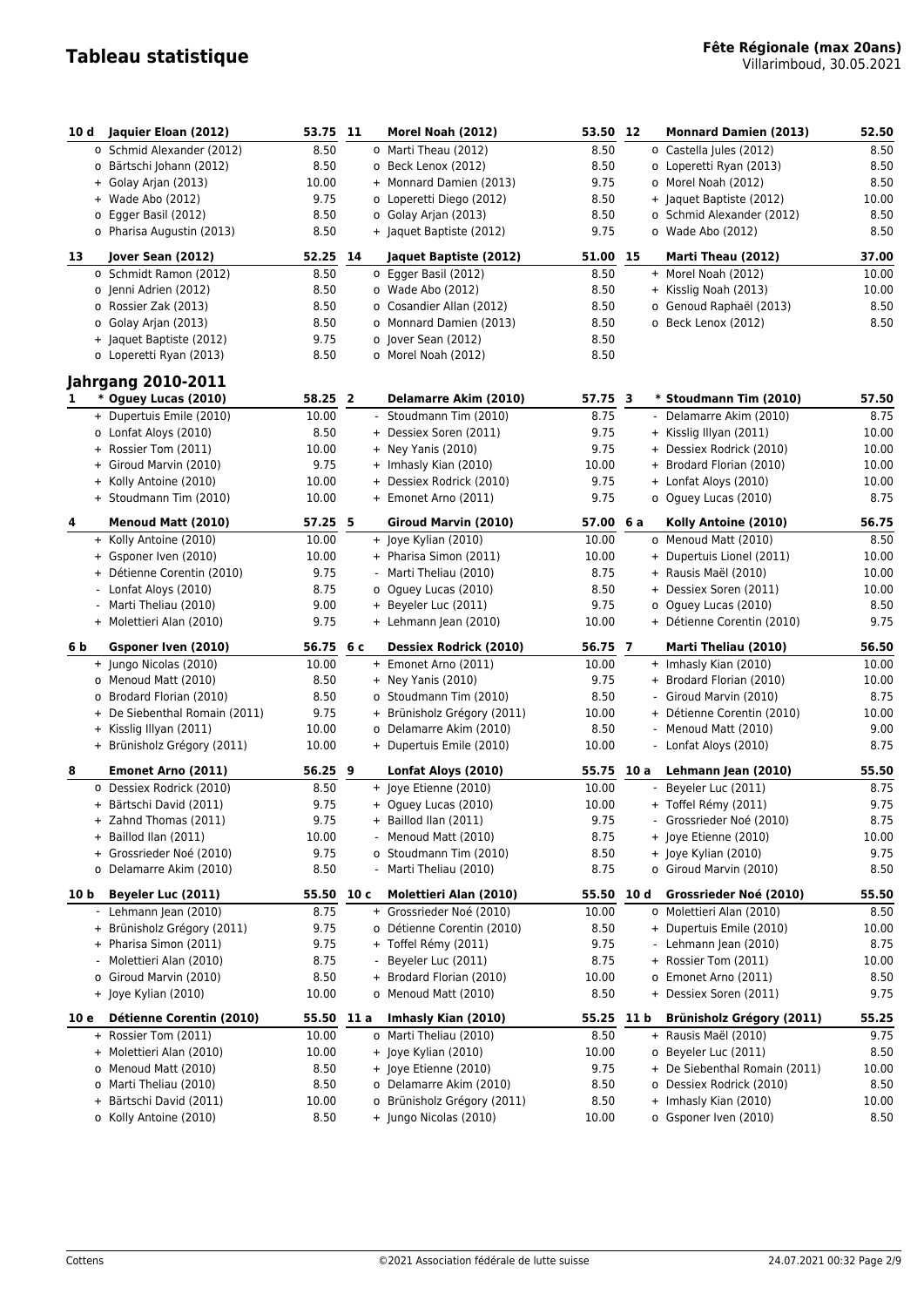| 12 a | Pharisa Simon (2011)                              | 55.00 12 b     | Kisslig Illyan (2011)                           | 55.00         | 12 c | Dupertuis Emile (2010)                                     | 55.00        |
|------|---------------------------------------------------|----------------|-------------------------------------------------|---------------|------|------------------------------------------------------------|--------------|
|      | + Ceccarelli Matteo (2010)                        | 10.00          | + Vuagniaux Julien (2011)                       | 10.00         |      | o Oquey Lucas (2010)                                       | 8.50         |
|      | o Giroud Marvin (2010)                            | 8.50           | o Stoudmann Tim (2010)                          | 8.50          |      | o Grossrieder Noé (2010)                                   | 8.50         |
|      | o Beyeler Luc (2011)                              | 8.50           | o Dessiex Soren (2011)                          | 8.50          |      | + Jungo Nicolas (2010)                                     | 9.75         |
|      | o Kisslig Illyan (2011)                           | 8.50           | + Pharisa Simon (2011)                          | 9.75          |      | + Zahnd Thomas (2011)                                      | 9.75         |
|      | + Baillod Ilan (2011)                             | 9.75           | o Gsponer Iven (2010)                           | 8.50          |      | + Toffel Rémy (2011)                                       | 10.00        |
|      | + Rossier Tom (2011)                              | 9.75           | + Zahnd Thomas (2011)                           | 9.75          |      | o Dessiex Rodrick (2010)                                   | 8.50         |
| 12 d | <b>Dessiex Soren (2011)</b>                       | 55.00 12 e     | Bärtschi David (2011)                           | 55.00 12 f    |      | Baillod Ilan (2011)                                        | 55.00        |
|      | + Dupertuis Lionel (2011)                         | 10.00          | o Ney Yanis (2010)                              | 8.50          |      | + De Siebenthal Romain (2011)                              | 9.75         |
|      | o Delamarre Akim (2010)                           | 8.50           | o Emonet Arno (2011)                            | 8.50          |      | + Droz Tristan (2010)                                      | 9.75         |
|      | + Kisslig Illyan (2011)                           | 9.75           | + Droz Tristan (2010)                           | 9.75          |      | o Lonfat Aloys (2010)                                      | 8.50         |
|      | o Kolly Antoine (2010)                            | 8.50           | + Ceccarelli Matteo (2010)                      | 9.75          |      | o Emonet Arno (2011)                                       | 8.50         |
|      | $+$ Ney Yanis (2010)                              | 9.75           | o Détienne Corentin (2010)                      | 8.50          |      | o Pharisa Simon (2011)                                     | 8.50         |
|      | o Grossrieder Noé (2010)                          | 8.50           | + Toffel Rémy (2011)                            | 10.00         |      | + Ceccarelli Matteo (2010)                                 | 10.00        |
| 13   | <b>Brodard Florian (2010)</b>                     | 54.50 14       | <b>Ney Yanis (2010)</b>                         | 54.25 15      |      | Joye Kylian (2010)                                         | 54.00        |
|      | + Zahnd Thomas (2011)                             | 10.00          | + Bärtschi David (2011)                         | 10.00         |      | o Giroud Marvin (2010)                                     | 8.50         |
|      | o Marti Theliau (2010)                            | 8.50           | o Dessiex Rodrick (2010)                        | 8.50          |      | o Imhasly Kian (2010)                                      | 8.50         |
|      | + Gsponer Iven (2010)                             | 10.00          | o Delamarre Akim (2010)                         | 8.50          |      | + Dubuis Alan (2011)                                       | 10.00        |
|      | o Stoudmann Tim (2010)                            | 8.50           | + Rausis Maël (2010)                            | 10.00         |      | + Dupertuis Lionel (2011)                                  | 10.00        |
|      | o Molettieri Alan (2010)                          | 8.50           | o Dessiex Soren (2011)                          | 8.50          |      | o Lehmann Jean (2010)                                      | 8.50         |
|      | - Ney Yanis (2010)                                | 9.00           | Brodard Florian (2010)                          | 8.75          |      | o Beyeler Luc (2011)                                       | 8.50         |
| 16 a | Zahnd Thomas (2011)                               | 53.75 16 b     | <b>Rossier Tom (2011)</b>                       | 53.75 16 c    |      | Jungo Nicolas (2010)                                       | 53.75        |
|      | o Brodard Florian (2010)                          | 8.50           | o Détienne Corentin (2010)                      | 8.50          |      | o Gsponer Iven (2010)                                      | 8.50         |
|      | + Vuagniaux Julien (2011)                         | 9.75           | + Dubuis Alan (2011)                            | 10.00         |      | o Joye Etienne (2010)                                      | 8.50         |
|      | o Emonet Arno (2011)                              | 8.50           | o Oguey Lucas (2010)                            | 8.50          |      | o Dupertuis Emile (2010)                                   | 8.50         |
|      | o Dupertuis Emile (2010)                          | 8.50           | o Grossrieder Noé (2010)                        | 8.50          |      | + Droz Tristan (2010)                                      | 10.00        |
|      | + De Siebenthal Romain (2011)                     | 10.00          | + Joye Etienne (2010)                           | 9.75          |      | + Rausis Maël (2010)                                       | 9.75         |
|      | o Kisslig Illyan (2011)                           | 8.50           | o Pharisa Simon (2011)                          | 8.50          |      | o Imhasly Kian (2010)                                      | 8.50         |
| 16 d | Joye Etienne (2010)                               | 53.75 17 a     | Toffel Rémy (2011)                              | 53.50 17 b    |      | Droz Tristan (2010)                                        | 53.50        |
|      | o Lonfat Aloys (2010)                             | 8.50           | + Dubuis Alan (2011)                            | 9.75          |      | o De Siebenthal Romain (2011)                              | 8.50         |
|      | + Jungo Nicolas (2010)                            | 10.00          | o Lehmann Jean (2010)                           | 8.50          |      | o Baillod Ilan (2011)                                      | 8.50         |
|      | o Imhasly Kian (2010)                             | 8.50           | o Molettieri Alan (2010)                        | 8.50          |      | o Bärtschi David (2011)                                    | 8.50         |
|      | o Lehmann Jean (2010)                             | 8.50           | + Vuagniaux Julien (2011)                       | 9.75          |      | o Jungo Nicolas (2010)                                     | 8.50         |
|      | o Rossier Tom (2011)                              | 8.50           | o Dupertuis Emile (2010)                        | 8.50          |      | + Vuagniaux Julien (2011)                                  | 9.75         |
|      | + Rausis Maël (2010)                              | 9.75           | o Bärtschi David (2011)                         | 8.50          |      | + Dupertuis Lionel (2011)                                  | 9.75         |
| 17 c | De Siebenthal Romain (2011)                       | 53.50 17 d     | Ceccarelli Matteo (2010)                        | 53.50 18 a    |      | Vuagniaux Julien (2011)                                    | 52.50        |
|      | o Baillod Ilan (2011)                             | 8.50           | o Pharisa Simon (2011)                          | 8.50          |      | o Kisslig Illyan (2011)                                    | 8.50         |
|      | + Droz Tristan (2010)                             | 9.75           | o Rausis Maël (2010)                            | 8.50          |      | o Zahnd Thomas (2011)                                      | 8.75         |
|      | o Brünisholz Grégory (2011)                       | 8.50           | + Vuagniaux Julien (2011)                       | 9.75          |      | o Ceccarelli Matteo (2010)                                 | 8.50         |
|      | o Gsponer Iven (2010)                             | 8.50           | o Bärtschi David (2011)                         | 8.50          |      | o Toffel Rémy (2011)                                       | 8.50         |
|      | o Zahnd Thomas (2011)                             | 8.50           | + Dupertuis Lionel (2011)                       | 9.75          |      | o Droz Tristan (2010)                                      | 8.50         |
|      | + Dubuis Alan (2011)                              | 9.75           | o Baillod Ilan (2011)                           | 8.50          |      | + Dubuis Alan (2011)                                       | 9.75         |
| 18 b | Rausis Maël (2010)                                | 52.50 19       | <b>Dupertuis Lionel (2011)</b>                  | 52.25 20      |      | Dubuis Alan (2011)                                         | 51.00        |
|      | o Brünisholz Grégory (2011)                       | 8.50           | o Dessiex Soren (2011)                          | 8.50          |      | o Toffel Rémy (2011)                                       | 8.50         |
|      | + Ceccarelli Matteo (2010)                        | 10.00          | o Kolly Antoine (2010)                          | 8.50          |      | o Rossier Tom (2011)                                       | 8.50         |
|      | o Kolly Antoine (2010)                            | 8.50           | o Joye Kylian (2010)                            | 8.50          |      | o Joye Kylian (2010)                                       | 8.50         |
|      | o Ney Yanis (2010)                                | 8.50           | + Dubuis Alan (2011)                            | 9.75          |      | o Dupertuis Lionel (2011)                                  | 8.50         |
|      | o Jungo Nicolas (2010)                            | 8.50           | o Ceccarelli Matteo (2010)                      | 8.50          |      | o Vuagniaux Julien (2011)<br>o De Siebenthal Romain (2011) | 8.50         |
|      |                                                   |                |                                                 |               |      |                                                            | 8.50         |
|      | o Joye Etienne (2010)                             | 8.50           | o Droz Tristan (2010)                           | 8.50          |      |                                                            |              |
|      | <b>Jahrgang 2008-2009</b>                         |                |                                                 |               |      |                                                            |              |
| 1    | * Vauthey Maxime (2008)                           | 58.75 2        | <b>Tissot Maxence (2008)</b>                    | 58.25 3       |      | Amacker Nico (2008)                                        | 57.75        |
|      | - Jacquaz Gaëtan (2008)                           | 8.75           | + Marti Thierry (2009)                          | 10.00         |      | o Cardinaux Nathaël (2008)                                 | 8.50         |
|      | + Wittwer Len (2009)                              | 10.00          | + Grossmann Aloïs (2009)                        | 10.00         |      | + Sciotto Vincent (2009)                                   | 10.00        |
|      | + Giroud Nathan (2008)                            | 10.00          | + Brodard François (2008)                       | 10.00         |      | + Crausaz Alexis (2009)                                    | 9.75         |
|      | + Marti Thierry (2009)                            | 10.00          | o Girard Noé (2009)                             | 8.50          |      | + Toffel Colin (2008)                                      | 10.00        |
|      | + Girard Noé (2009)<br>+ Cardinaux Nathaël (2008) | 10.00<br>10.00 | + Moret Tristan (2009)<br>+ Schwab Fabio (2008) | 10.00<br>9.75 |      | + Grossmann Aloïs (2009)<br>+ Girard Noé (2009)            | 9.75<br>9.75 |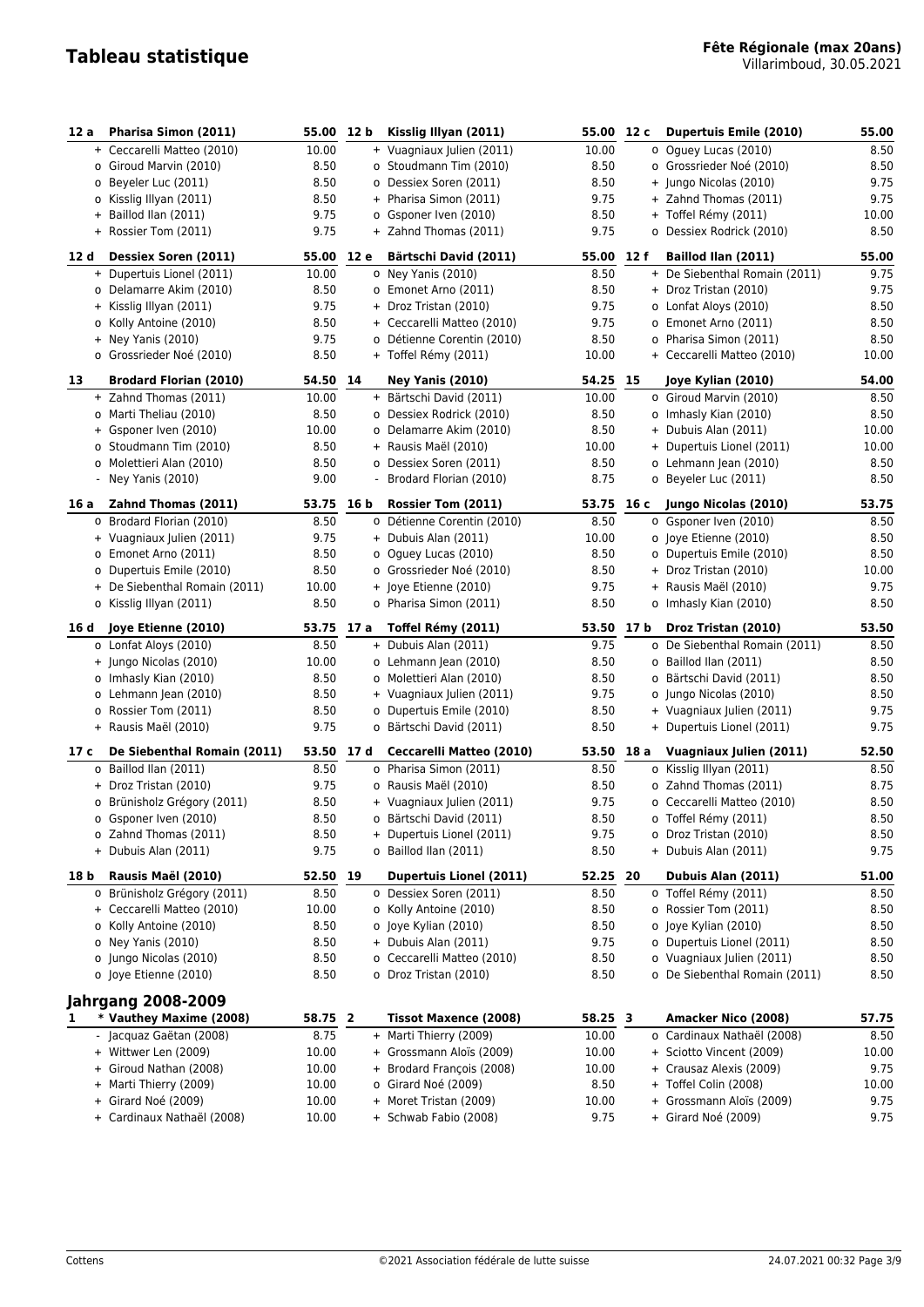| 4    | * Cardinaux Nathaël (2008)                       | 57.50 5        |      | Suchet Maxime (2009)                            | 57.25              | 6 a  | Jacquaz Gaëtan (2008)                                | 57.00         |
|------|--------------------------------------------------|----------------|------|-------------------------------------------------|--------------------|------|------------------------------------------------------|---------------|
|      | + Amacker Nico (2008)                            | 10.00          |      | - Pharisa Samuel (2009)                         | 8.75               |      | - Vauthey Maxime (2008)                              | 8.75          |
|      | + Hoffmann Emilien (2008)                        | 10.00          |      | + Loperetti Josias (2009)                       | 10.00              |      | + Audermard Germain (2009)                           | 10.00         |
|      | + Braig Ruben (2008)                             | 10.00          |      | + Bühler Denis (2009)                           | 10.00              |      | + Ayer Antoine (2008)                                | 9.75          |
|      | + Jolliet Guillaume (2008)                       | 10.00          |      | + Olloz Alexandre (2008)                        | 9.75               |      | + Pharisa Samuel (2009)                              | 10.00         |
|      | - Jacquaz Gaëtan (2008)                          | 8.75           |      | - Jolliet Guillaume (2008)                      | 8.75               |      | Cardinaux Nathaël (2008)                             | 8.75          |
|      |                                                  | 8.75           |      |                                                 |                    |      |                                                      | 9.75          |
|      | o Vauthey Maxime (2008)                          |                |      | + Wittwer Len (2009)                            | 10.00              |      | + Loperetti Josias (2009)                            |               |
| 6 b  | Girard Noé (2009)                                | 57.00 7        |      | Wyssen Luca (2008)                              | 56.75 8 a          |      | Tissot Arnaud (2008)                                 | 56.50         |
|      | + Wyssen Luca (2008)                             | 10.00          |      | o Girard Noé (2009)                             | 8.50               |      | o Ayer Antoine (2008)                                | 8.50          |
|      | + Robert Kenny (2009)                            | 10.00          |      | + Rigolet Fabien (2008)                         | 10.00              |      | - Henchoz Ami (2008)                                 | 8.75          |
|      | + Schwab Fabio (2008)                            | 9.75           |      | + Fontolliet Eliott (2009)                      | 10.00              |      | + Martin Erwin (2008)                                | 9.75          |
|      | + Tissot Maxence (2008)                          | 10.00          |      | + Brodard François (2008)                       | 9.75               |      | + Fontolliet Eliott (2009)                           | 9.75          |
|      | o Vauthey Maxime (2008)                          | 8.75           |      | o Schwab Fabio (2008)                           | 8.50               |      | + Sciotto Vincent (2009)                             | 9.75          |
|      | o Amacker Nico (2008)                            | 8.50           |      | + Jolliet Guillaume (2008)                      | 10.00              |      | + Rigolet Fabien (2008)                              | 10.00         |
| 8 b  | Toffel Colin (2008)                              | 56.50 8 c      |      | Crausaz Alexis (2009)                           | 56.50 8 d          |      | Brodard François (2008)                              | 56.50         |
|      | o Henchoz Isaac (2009)                           | 8.50           |      | o Knieling Jonas (2008)                         | 8.50               |      | + Giroud Nathan (2008)                               | 10.00         |
|      | + Martin Erwin (2008)                            | 9.75           |      | + Pellaton Valentino (2009)                     | 10.00              |      | + Knieling Jonas (2008)                              | 9.75          |
|      | + Meyer Noé (2009)                               | 10.00          |      | o Amacker Nico (2008)                           | 8.50               |      | o Tissot Maxence (2008)                              | 8.50          |
|      | o Amacker Nico (2008)                            | 8.50           |      | + Hoffmann Emilien (2008)                       | 10.00              |      | o Wyssen Luca (2008)                                 | 8.50          |
|      | + Castella Martin (2009)                         | 9.75           |      | + Pharisa Samuel (2009)                         | 9.75               |      | + Audermard Germain (2009)                           | 10.00         |
|      | + Fontolliet Eliott (2009)                       | 10.00          |      | + Moret Tristan (2009)                          | 9.75               |      | + Robert Kenny (2009)                                | 9.75          |
|      |                                                  |                |      |                                                 |                    |      |                                                      |               |
| 9    | Ayer Antoine (2008)                              | 56.25          | 10   | Schwab Fabio (2008)                             | 56.00              | 11 a | Marti Thierry (2009)                                 | 55.75         |
|      | + Tissot Arnaud (2008)                           | 9.75           |      | + Henchoz Ami (2008)                            | 9.75               |      | o Tissot Maxence (2008)                              | 8.50          |
|      | + Bühler Denis (2009)                            | 10.00          |      | + Monney Quentin (2008)                         | 9.75               |      | + Hauser Adilien (2009)                              | 10.00         |
|      | o Jacquaz Gaëtan (2008)                          | 8.50           |      | o Girard Noé (2009)                             | 8.50               |      | + Henchoz Isaac (2009)                               | 10.00         |
|      | o Schwab Fabio (2008)                            | 8.50           |      | + Ayer Antoine (2008)                           | 9.75               |      | o Vauthey Maxime (2008)                              | 8.50          |
|      | + Henchoz Ami (2008)                             | 9.75           |      | + Wyssen Luca (2008)                            | 9.75               |      | - Giroud Nathan (2008)                               | 8.75          |
|      | + Braig Ruben (2008)                             | 9.75           |      | o Tissot Maxence (2008)                         | 8.50               |      | + Castella Martin (2009)                             | 10.00         |
| 11 b | Jolliet Guillaume (2008)                         | 55.75          | 11 c | Grossmann Aloïs (2009)                          | 55.75 12 a         |      | Moret Tristan (2009)                                 | 55.50         |
|      | + Maison Leo (2009)                              | 10.00          |      | + Rigolet Fabien (2008)                         | 10.00              |      | + Meyer Noé (2009)                                   | 10.00         |
|      | + Moret Nicolas (2008)                           | 10.00          |      | o Tissot Maxence (2008)                         | 8.50               |      | + Henchoz Isaac (2009)                               | 10.00         |
|      | + Moret Tristan (2009)                           | 10.00          |      | + Hoffmann Emilien (2008)                       | 10.00              |      | o Jolliet Guillaume (2008)                           | 8.50          |
|      | o Cardinaux Nathaël (2008)                       | 8.50           |      | + Robert Kenny (2009)                           | 10.00              |      | + Audermard Germain (2009)                           | 10.00         |
|      | Suchet Maxime (2009)                             | 8.75           |      | o Amacker Nico (2008)                           | 8.50               |      | o Tissot Maxence (2008)                              | 8.50          |
|      | o Wyssen Luca (2008)                             | 8.50           |      | - Knieling Jonas (2008)                         | 8.75               |      | o Crausaz Alexis (2009)                              | 8.50          |
|      |                                                  |                |      |                                                 |                    |      |                                                      |               |
| 12 b | Loperetti Josias (2009)<br>+ Martin Erwin (2008) | 55.50<br>10.00 | 13 a | Pharisa Samuel (2009)                           | 55.25 13 b<br>8.75 |      | Knieling Jonas (2008)                                | 55.25<br>9.75 |
|      | o Suchet Maxime (2009)                           |                |      | - Suchet Maxime (2009)<br>+ Julmy Mathéo (2009) |                    |      | + Crausaz Alexis (2009)<br>o Brodard François (2008) |               |
|      |                                                  | 8.50           |      |                                                 | 10.00              |      |                                                      | 8.50          |
|      | o Henchoz Ami (2008)                             | 8.50           |      | + Wade Saliou (2008)                            | 9.75               |      | + Castella Martin (2009)                             | 10.00         |
|      | + Hauser Adilien (2009)                          | 10.00          |      | o Jacquaz Gaëtan (2008)                         | 8.50               |      | + Wittwer Len (2009)                                 | 9.75          |
|      | + Knieling Jonas (2008)                          | 9.75           |      | o Crausaz Alexis (2009)                         | 8.50               |      | o Loperetti Josias (2009)                            | 8.50          |
|      | o Jacquaz Gaëtan (2008)                          | 8.75           |      | + Giroud Nathan (2008)                          | 9.75               |      | - Grossmann Aloïs (2009)                             | 8.75          |
| 13 c | Wittwer Len (2009)                               | 55.25 13 d     |      | Robert Kenny (2009)                             | 55.25 13 e         |      | <b>Rigolet Fabien (2008)</b>                         | 55.25         |
|      | + Michellod Maksymiliann (2009)                  | 10.00          |      | + Castella Martin (2009)                        | 10.00              |      | o Grossmann Aloïs (2009)                             | 8.50          |
|      | o Vauthey Maxime (2008)                          | 8.50           |      | o Girard Noé (2009)                             | 8.50               |      | o Wyssen Luca (2008)                                 | 8.50          |
| $^+$ | Monney Quentin (2008)                            | 9.75           |      | + Dietrich Boris (2009)                         | 10.00              |      | + Juan Mael (2008)                                   | 9.75          |
|      | o Knieling Jonas (2008)                          | 8.50           |      | o Grossmann Aloïs (2009)                        | 8.50               |      | + Moret Nicolas (2008)                               | 10.00         |
|      | + Bongard Timéo (2009)                           | 10.00          |      | + Olloz Alexandre (2008)                        | 9.75               |      | + Henchoz Isaac (2009)                               | 10.00         |
|      | o Suchet Maxime (2009)                           | 8.50           |      | o Brodard François (2008)                       | 8.50               |      | o Tissot Arnaud (2008)                               | 8.50          |
| 13 f | Olloz Alexandre (2008)                           | 55.25 13 g     |      | Moret Nicolas (2008)                            | 55.25 14 a         |      | Braig Ruben (2008)                                   | 55.00         |
|      | + Dietrich Boris (2009)                          | 10.00          |      | + Monnard Dylan (2009)                          | 9.75               |      | $+$ Juan Mael (2008)                                 | 9.75          |
|      | o Braig Ruben (2008)                             | 8.50           |      | o Jolliet Guillaume (2008)                      | 8.50               |      | + Olloz Alexandre (2008)                             | 9.75          |
|      | + Bongard Timéo (2009)                           |                |      |                                                 |                    |      |                                                      |               |
|      |                                                  | 10.00          |      | o Audermard Germain (2009)                      | 8.50               |      | o Cardinaux Nathaël (2008)                           | 8.50          |
|      | o Suchet Maxime (2009)                           | 8.50           |      | o Rigolet Fabien (2008)                         | 8.50               |      | Henchoz Ami (2008)                                   | 8.75          |
|      | o Robert Kenny (2009)                            | 8.50           |      | + Pellaton Valentino (2009)                     | 10.00              |      | + Monney Quentin (2008)                              | 9.75          |
|      | + Sciotto Vincent (2009)                         | 9.75           |      | + Hauser Adilien (2009)                         | 10.00              |      | o Ayer Antoine (2008)                                | 8.50          |
| 14 b | Henchoz Isaac (2009)                             | 55.00 14 c     |      | Dietrich Boris (2009)                           | 55.00 15           |      | Henchoz Ami (2008)                                   | 54.75         |
|      | + Toffel Colin (2008)                            | 10.00          |      | o Olloz Alexandre (2008)                        | 8.50               |      | o Schwab Fabio (2008)                                | 8.75          |
| 0    | Moret Tristan (2009)                             | 8.50           |      | + Michellod Maksymiliann (2009)                 | 10.00              |      | Tissot Arnaud (2008)                                 | 8.75          |
|      | o Marti Thierry (2009)                           | 8.50           |      | o Robert Kenny (2009)                           | 8.50               |      | + Loperetti Josias (2009)                            | 10.00         |
|      | + Dietrich Boris (2009)                          | 9.75           |      | o Henchoz Isaac (2009)                          | 8.50               |      | Braig Ruben (2008)                                   | 9.00          |
|      | o Rigolet Fabien (2008)                          | 8.50           |      | + Bühler Denis (2009)                           | 9.75               |      | o Ayer Antoine (2008)                                | 8.50          |
|      | + Audermard Germain (2009)                       | 9.75           |      | + Juan Mael (2008)                              | 9.75               |      | + Hoffmann Emilien (2008)                            | 9.75          |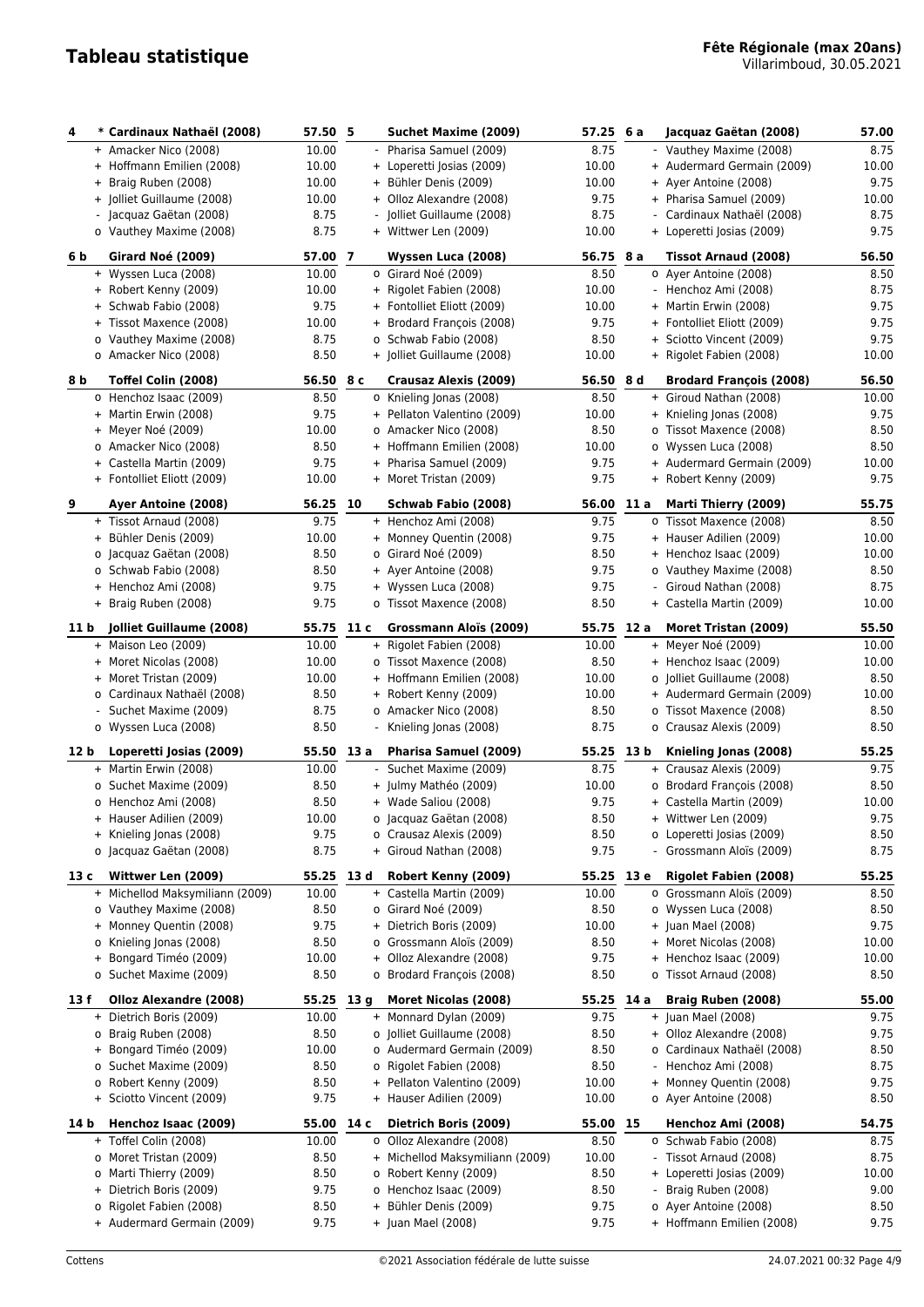| 16   | <b>Bongard Timéo (2009)</b>                             | 54.50 17 a         |      | Monnard Dylan (2009)                                        | 54.25              | 17 b | Giroud Nathan (2008)                                   | 54.25         |
|------|---------------------------------------------------------|--------------------|------|-------------------------------------------------------------|--------------------|------|--------------------------------------------------------|---------------|
|      | + Rüegg Basil (2009)                                    | 10.00              |      | o Moret Nicolas (2008)                                      | 8.75               |      | o Brodard François (2008)                              | 8.50          |
|      | - Fontolliet Eliott (2009)                              | 8.75               |      | o Castella Martin (2009)                                    | 8.50               |      | + Juan Mael (2008)                                     | 10.00         |
|      | o Olloz Alexandre (2008)                                | 8.50               |      | o Sciotto Vincent (2009)                                    | 8.50               |      | o Vauthey Maxime (2008)                                | 8.50          |
|      | - Wade Saliou (2008)                                    | 8.75               |      | + Martin Erwin (2008)                                       | 10.00              |      | + Julmy Mathéo (2009)                                  | 10.00         |
|      | o Wittwer Len (2009)                                    | 8.50               |      | Wade Saliou (2008)                                          | 8.75               |      | Marti Thierry (2009)                                   | 8.75          |
|      | + Bühler Denis (2009)                                   | 10.00              |      | + Rüegg Basil (2009)                                        | 9.75               |      | o Pharisa Samuel (2009)                                | 8.50          |
| 18 a | <b>Fontolliet Eliott (2009)</b>                         | 54.00 18 b         |      | <b>Juan Mael (2008)</b>                                     | 54.00              | 18 с | Castella Martin (2009)                                 | 54.00         |
|      | + Sciotto Vincent (2009)                                | 9.75               |      | o Braig Ruben (2008)                                        | 8.50               |      | o Robert Kenny (2009)                                  | 8.50          |
|      | Bongard Timéo (2009)                                    | 8.75               |      | o Giroud Nathan (2008)                                      | 8.50               |      | + Monnard Dylan (2009)                                 | 10.00         |
|      | o Wyssen Luca (2008)                                    | 8.50               |      | o Rigolet Fabien (2008)                                     | 8.50               |      | o Knieling Jonas (2008)                                | 8.50          |
|      | o Tissot Arnaud (2008)                                  | 8.50               |      | + Maison Leo (2009)                                         | 10.00              |      | + Bühler Denis (2009)                                  | 10.00         |
|      | + Julmy Mathéo (2009)                                   | 10.00              |      | + Meyer Noé (2009)                                          | 9.75               |      | o Toffel Colin (2008)                                  | 8.50          |
|      | o Toffel Colin (2008)                                   | 8.50               |      | o Dietrich Boris (2009)                                     | 8.75               |      | o Marti Thierry (2009)                                 | 8.50          |
|      |                                                         |                    |      |                                                             |                    |      |                                                        |               |
| 19 a | <b>Monney Quentin (2008)</b><br>+ Hauser Adilien (2009) | 53.75 19 b<br>9.75 |      | <b>Sciotto Vincent (2009)</b><br>o Fontolliet Eliott (2009) | 53.75 19 c<br>8.50 |      | Julmy Mathéo (2009)<br>o Bühler Denis (2009)           | 53.75<br>8.50 |
|      | o Schwab Fabio (2008)                                   | 8.50               |      | o Amacker Nico (2008)                                       | 8.50               |      | o Pharisa Samuel (2009)                                | 8.50          |
|      | o Wittwer Len (2009)                                    | 8.50               |      | + Monnard Dylan (2009)                                      | 9.75               |      | + Michellod Maksymiliann (2009)                        | 9.75          |
|      | + Rüegg Basil (2009)                                    | 9.75               |      | + Meyer Noé (2009)                                          | 10.00              |      | o Giroud Nathan (2008)                                 | 8.50          |
|      | o Braig Ruben (2008)                                    | 8.50               |      | o Tissot Arnaud (2008)                                      | 8.50               |      | o Fontolliet Eliott (2009)                             | 8.50          |
|      | - Wade Saliou (2008)                                    | 8.75               |      | o Olloz Alexandre (2008)                                    | 8.50               |      | + Martin Erwin (2008)                                  | 10.00         |
|      |                                                         |                    |      |                                                             |                    |      |                                                        |               |
| 19 d | <b>Hoffmann Emilien (2008)</b>                          | 53.75 19 e         |      | Hauser Adilien (2009)                                       | 53.75              | 19 f | <b>Audermard Germain (2009)</b>                        | 53.75         |
|      | + Wade Saliou (2008)                                    | 9.75<br>8.50       |      | o Monney Quentin (2008)                                     | 8.50               |      | + Pellaton Valentino (2009)<br>o Jacquaz Gaëtan (2008) | 9.75<br>8.50  |
|      | o Cardinaux Nathaël (2008)<br>o Grossmann Aloïs (2009)  | 8.50               |      | o Marti Thierry (2009)<br>+ Maison Leo (2009)               | 8.50<br>10.00      |      | + Moret Nicolas (2008)                                 | 10.00         |
|      | o Crausaz Alexis (2009)                                 | 8.50               |      | o Loperetti Josias (2009)                                   | 8.50               |      | o Moret Tristan (2009)                                 | 8.50          |
|      | + Michellod Maksymiliann (2009)                         | 10.00              |      | + Rüegg Basil (2009)                                        | 9.75               |      | o Brodard François (2008)                              | 8.50          |
|      | o Henchoz Ami (2008)                                    | 8.50               |      | o Moret Nicolas (2008)                                      | 8.50               |      | o Henchoz Isaac (2009)                                 | 8.50          |
|      |                                                         |                    |      |                                                             |                    |      |                                                        |               |
| 20 a | Meyer Noé (2009)                                        | 53.50              | 20 b | Wade Saliou (2008)                                          | 53.50 21 a         |      | Rüegg Basil (2009)                                     | 52.50         |
|      | o Moret Tristan (2009)                                  | 8.50<br>9.75       |      | o Hoffmann Emilien (2008)<br>+ Maison Leo (2009)            | 8.50               | 0    | Bongard Timéo (2009)                                   | 8.75          |
|      | + Rüegg Basil (2009)                                    | 8.50               |      |                                                             | 10.00              |      | o Meyer Noé (2009)                                     | 8.50<br>9.75  |
|      | o Toffel Colin (2008)<br>o Sciotto Vincent (2009)       | 8.50               |      | o Pharisa Samuel (2009)<br>Bongard Timéo (2009)             | 8.50<br>8.75       |      | + Pellaton Valentino (2009)<br>o Monney Quentin (2008) | 8.50          |
|      | o Juan Mael (2008)                                      | 8.50               |      | - Monnard Dylan (2009)                                      | 9.00               |      | o Hauser Adilien (2009)                                | 8.50          |
|      | + Pellaton Valentino (2009)                             | 9.75               |      | - Monney Quentin (2008)                                     | 8.75               |      | o Monnard Dylan (2009)                                 | 8.50          |
|      |                                                         |                    |      |                                                             |                    |      |                                                        |               |
| 21 b | Michellod Maksymiliann (2009)                           | 52.50 21 c         |      | <b>Bühler Denis (2009)</b>                                  | 52.50 22 a         |      | Pellaton Valentino (2009)                              | 52.25         |
|      | o Wittwer Len (2009)<br>o Dietrich Boris (2009)         | 8.50<br>8.50       |      | + Julmy Mathéo (2009)<br>o Ayer Antoine (2008)              | 10.00<br>8.50      |      | o Audermard Germain (2009)                             | 8.50          |
|      |                                                         | 8.50               |      | o Suchet Maxime (2009)                                      | 8.50               |      | o Crausaz Alexis (2009)<br>o Rüegg Basil (2009)        | 8.50<br>8.50  |
|      | o Julmy Mathéo (2009)<br>o Pellaton Valentino (2009)    | 8.75               |      |                                                             | 8.50               |      | + Michellod Maksymiliann (2009)                        | 9.75          |
|      | o Hoffmann Emilien (2008)                               | 8.50               |      | o Castella Martin (2009)<br>o Dietrich Boris (2009)         | 8.50               |      | o Moret Nicolas (2008)                                 | 8.50          |
|      | + Maison Leo (2009)                                     | 9.75               |      | o Bongard Timéo (2009)                                      | 8.50               |      | o Meyer Noé (2009)                                     | 8.50          |
|      |                                                         |                    |      |                                                             |                    |      |                                                        |               |
| 22 b | Martin Erwin (2008)                                     | 52.25 23           |      | Maison Leo (2009)                                           | 51.25              |      |                                                        |               |
|      | o Loperetti Josias (2009)                               | 8.50               |      | o Jolliet Guillaume (2008)                                  | 8.50               |      |                                                        |               |
|      | o Toffel Colin (2008)                                   | 8.50               |      | o Wade Saliou (2008)                                        | 8.50               |      |                                                        |               |
|      | o Tissot Arnaud (2008)                                  | 8.50               |      | o Hauser Adilien (2009)                                     | 8.50               |      |                                                        |               |
|      | o Monnard Dylan (2009)<br>+ Maison Leo (2009)           | 8.50<br>9.75       |      | o Juan Mael (2008)<br>o Martin Erwin (2008)                 | 8.50<br>8.50       |      |                                                        |               |
|      | o Julmy Mathéo (2009)                                   | 8.50               |      | o Michellod Maksymiliann (2009)                             | 8.75               |      |                                                        |               |
|      |                                                         |                    |      |                                                             |                    |      |                                                        |               |
|      | <b>Jahrgang 2006-2007</b>                               |                    |      |                                                             |                    |      |                                                        |               |
| 1.   | * Grosjean Samuel (2006)                                | 59.00 2            |      | <b>Fontaine Anthony (2006)</b>                              | 58.00 3            |      | Althaus Thiben (2006)                                  | 57.25         |
|      | Suchet Yannick (2007)                                   | 9.00               |      | + Tornare Laurent (2007)                                    | 9.75               |      | + Gentizon Alexandre (2006)                            | 9.75          |
|      | + Benninger Nico (2007)                                 | 10.00              |      | + Rossier Rayan (2007)                                      | 10.00              |      | + Boson Kévin (2006)                                   | 10.00         |
|      | + Carron Léandre (2006)                                 | 10.00              |      | - Fankhauser Tom (2006)                                     | 8.75               |      | + Vachoud Alain (2007)                                 | 10.00         |
|      | + Dedelley Lino (2007)                                  | 10.00              |      | + Althaus Thiben (2006)                                     | 9.75               |      | o Fontaine Anthony (2006)                              | 8.50          |
|      | + Gentizon Alexandre (2006)<br>+ Tornare Laurent (2007) | 10.00<br>10.00     |      | + Suchet Yannick (2007)<br>+ Sauthier Bastien (2007)        | 9.75<br>10.00      |      | - Tissot Joffrey (2006)<br>+ Berthoud Alex (2006)      | 9.00<br>10.00 |
|      |                                                         |                    |      |                                                             |                    |      |                                                        |               |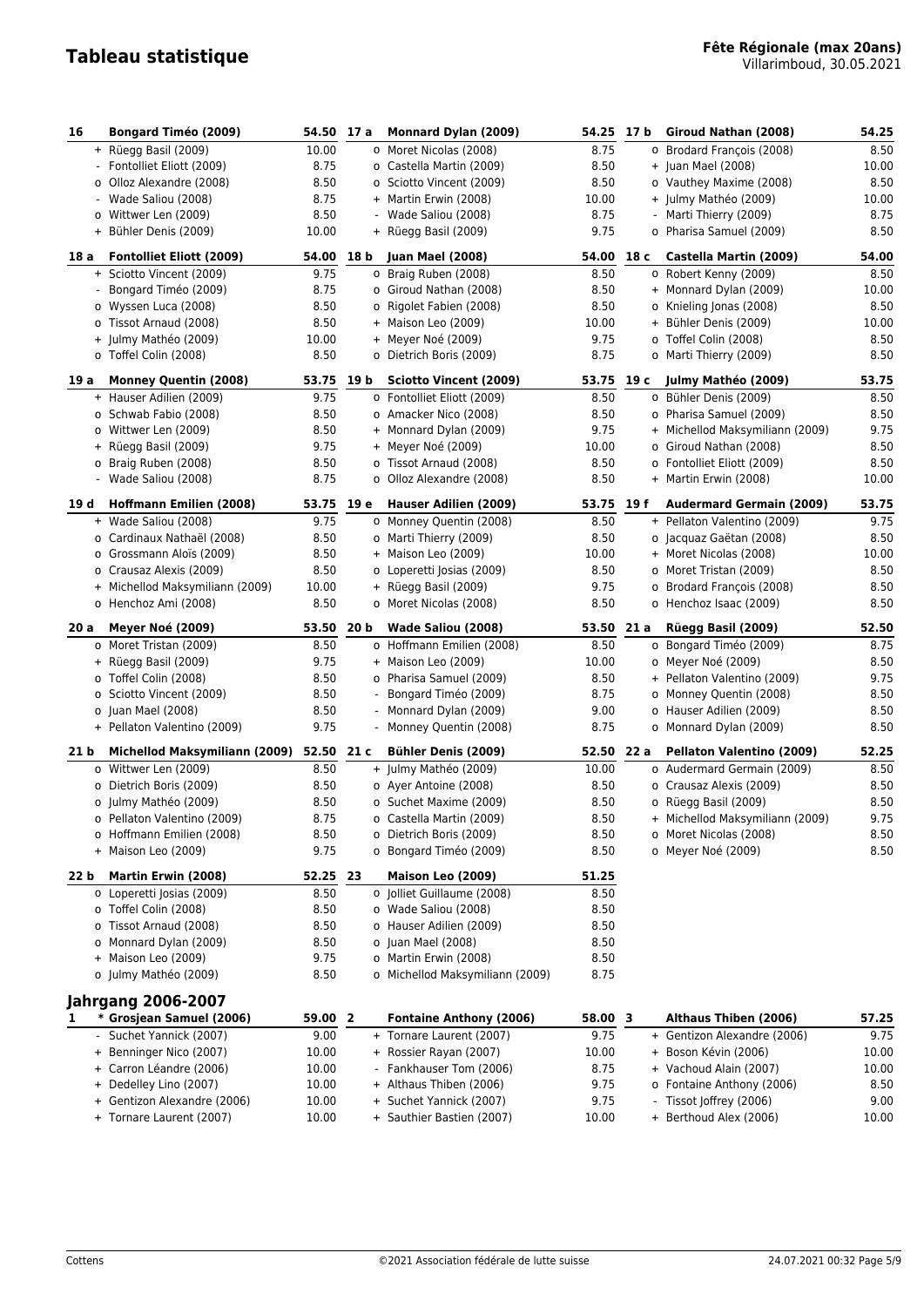| 4 a  | * Tornare Laurent (2007)         | 57.00 4 b |                | <b>Gentizon Alexandre (2006)</b> | 57.00 5   |      | Rossier Rayan (2007)             | 56.75 |
|------|----------------------------------|-----------|----------------|----------------------------------|-----------|------|----------------------------------|-------|
|      | o Fontaine Anthony (2006)        | 8.50      |                | o Althaus Thiben (2006)          | 8.75      |      | + Evard Melvin (2006)            | 10.00 |
|      | + Evard Melvin (2006)            | 10.00     |                | + Jollien Yan (2006)             | 9.75      |      | o Fontaine Anthony (2006)        | 8.50  |
|      | + Vuagniaux Nathan (2007)        | 10.00     |                | + Grandgirard Nathan (2007)      | 10.00     |      | + Berthoud Achille (2007)        | 10.00 |
|      | + Carron Léandre (2006)          | 10.00     |                | + Von Niederhausern David (2007) | 10.00     |      | o Wolf Raphael (2007)            | 8.50  |
|      | + Fankhauser Tom (2006)          | 9.75      |                | o Grosjean Samuel (2006)         | 8.75      |      | + Grandgirard Nathan (2007)      | 9.75  |
|      | o Grosjean Samuel (2006)         | 8.75      |                | + Messaoudi Yanis (2006)         | 9.75      |      | + Torche Louis (2007)            | 10.00 |
|      |                                  |           |                |                                  |           |      |                                  |       |
| 6 a  | Wolf Raphael (2007)              | 56.50     | 6 <sub>b</sub> | <b>Sauthier Bastien (2007)</b>   | 56.50 6 c |      | Genoud Robin (2007)              | 56.50 |
|      | + Vuagniaux Nathan (2007)        | 9.75      |                | + Kapp Lilian (2007)             | 10.00     |      | + Luyet Jean-Baptiste (2007)     | 10.00 |
|      | - Grandgirard Nathan (2007)      | 8.75      |                | + Dedelley Lino (2007)           | 9.75      |      | o Suchet Yannick (2007)          | 8.50  |
|      | + Daenzer Gaëtan (2006)          | 9.75      |                | o Tissot Joffrey (2006)          | 8.50      |      | + Benninger Nico (2007)          | 10.00 |
|      | + Rossier Rayan (2007)           | 9.75      |                | + Vachoud Alain (2007)           | 10.00     |      | o Fankhauser Tom (2006)          | 8.50  |
|      | o Sauthier Bastien (2007)        | 8.50      |                | + Wolf Raphael (2007)            | 9.75      |      | + Boson Kévin (2006)             | 9.75  |
|      | + Vachoud Alain (2007)           | 10.00     |                | o Fontaine Anthony (2006)        | 8.50      |      | + Carron Léandre (2006)          | 9.75  |
| 6 d  | Tissot Joffrey (2006)            | 56.50 7 a |                | <b>Fankhauser Tom (2006)</b>     | 56.25 7 b |      | <b>Suchet Yannick (2007)</b>     | 56.25 |
|      | - Fankhauser Tom (2006)          | 9.00      |                | - Tissot Joffrey (2006)          | 9.00      |      | - Grosjean Samuel (2006)         | 9.00  |
|      | + Von Niederhausern David (2007) | 10.00     |                | + Berthoud Achille (2007)        | 10.00     |      | + Genoud Robin (2007)            | 9.75  |
|      | + Sauthier Bastien (2007)        | 10.00     |                | - Fontaine Anthony (2006)        | 8.75      |      | + Crettaz Logan (2007)           | 10.00 |
|      | + Boson Kévin (2006)             | 9.75      |                | + Genoud Robin (2007)            | 9.75      |      | + Berthoud Alex (2006)           | 10.00 |
|      | - Althaus Thiben (2006)          | 9.00      |                | o Tornare Laurent (2007)         | 8.75      |      | + Von Niederhausern David (2007) | 0.25  |
|      | - Suchet Yannick (2007)          | 8.75      |                | + Evard Melvin (2006)            | 10.00     |      | o Fontaine Anthony (2006)        | 8.50  |
|      |                                  |           |                |                                  |           |      | - Tissot Joffrey (2006)          | 8.75  |
| 8 a  | Grandgirard Nathan (2007)        | 55.25 8 b |                | <b>Messaoudi Yanis (2006)</b>    | 55.25 8 c |      | Dedelley Lino (2007)             | 55.25 |
|      | + Geinoz Antoine (2006)          | 10.00     |                | + Jollien Yan (2006)             | 10.00     |      | + Ulrich Nicolas (2007)          | 9.75  |
|      | - Wolf Raphael (2007)            | 8.75      |                | o Carron Léandre (2006)          | 8.50      |      | o Sauthier Bastien (2007)        | 8.50  |
|      | o Gentizon Alexandre (2006)      | 8.50      |                | o Dedelley Lino (2007)           | 8.50      |      | + Messaoudi Yanis (2006)         | 10.00 |
|      | + Sonnay Jean-Baptiste (2007)    | 9.75      |                | + Crettaz Logan (2007)           | 10.00     |      | o Grosjean Samuel (2006)         | 8.50  |
|      | o Rossier Rayan (2007)           | 8.50      |                | + Vachoud Alain (2007)           | 9.75      |      | o Torche Louis (2007)            | 8.50  |
|      | + Boson Kévin (2006)             | 9.75      |                | o Gentizon Alexandre (2006)      | 8.50      |      | + Luyet Jean-Baptiste (2007)     | 10.00 |
|      |                                  |           |                |                                  |           |      |                                  |       |
|      |                                  |           |                |                                  |           |      |                                  |       |
| 8 d  | Carron Léandre (2006)            | 55.25 8 e |                | Berthoud Alex (2006)             | 55.25 8f  |      | <b>Benninger Nico (2007)</b>     | 55.25 |
|      | + Berthoud Alex (2006)           | 9.75      |                | o Carron Léandre (2006)          | 8.50      |      | + Sonnay Jean-Baptiste (2007)    | 10.00 |
|      | + Messaoudi Yanis (2006)         | 10.00     |                | + Luyet Jean-Baptiste (2007)     | 10.00     |      | o Grosjean Samuel (2006)         | 8.50  |
|      | o Grosjean Samuel (2006)         | 8.50      |                | + Torche Louis (2007)            | 9.75      |      | o Genoud Robin (2007)            | 8.50  |
|      | o Tornare Laurent (2007)         | 8.50      |                | o Suchet Yannick (2007)          | 8.50      |      | + Luyet Jean-Baptiste (2007)     | 9.75  |
|      | + Kapp Lilian (2007)             | 10.00     |                | + Von Niederhausern David (2007) | 10.00     |      | o Evard Melvin (2006)            | 8.50  |
|      | o Genoud Robin (2007)            | 8.50      |                | o Althaus Thiben (2006)          | 8.50      |      | + Kapp Lilian (2007)             | 10.00 |
| 9 a  | Evard Melvin (2006)              | 55.00 9 b |                | Daenzer Gaëtan (2006)            | 55.00 10  |      | Torche Louis (2007)              | 54.75 |
|      | o Rossier Rayan (2007)           | 8.50      |                | o Boson Kévin (2006)             | 8.50      |      | o Von Niederhausern David (2007) | 8.50  |
|      | o Tornare Laurent (2007)         | 8.50      |                | + Geinoz Antoine (2006)          | 9.75      |      | + Ulrich Nicolas (2007)          | 9.75  |
|      | + Jollien Yan (2006)             | 9.75      |                | o Wolf Raphael (2007)            | 8.50      |      | o Berthoud Alex (2006)           | 8.50  |
|      | + Daenzer Gaëtan (2006)          | 10.00     |                | o Evard Melvin (2006)            | 8.50      |      | + Vuagniaux Nathan (2007)        | 9.75  |
|      | + Benninger Nico (2007)          | 9.75      |                | + Jollien Yan (2006)             | 9.75      |      | + Dedelley Lino (2007)           | 9.75  |
|      | o Fankhauser Tom (2006)          | 8.50      |                | + Tuscher Esteban (2007)         | 10.00     |      | o Rossier Rayan (2007)           | 8.50  |
| 11   | Boson Kévin (2006)               | 54.25     |                | Von Niederhausern David          |           | 12 b | Vachoud Alain (2007)             | 54.00 |
|      | + Daenzer Gaëtan (2006)          | 10.00     | 12 a           | (2007)                           | 54.00     |      | + Crettaz Logan (2007)           | 10.00 |
|      | o Althaus Thiben (2006)          | 8.50      |                | + Torche Louis (2007)            | 9.75      |      | + Tuscher Esteban (2007)         | 10.00 |
|      | + Sonnay Jean-Baptiste (2007)    | 10.00     |                | o Tissot Joffrey (2006)          | 8.50      |      | o Althaus Thiben (2006)          | 8.50  |
|      | o Tissot Joffrey (2006)          | 8.50      |                | + Tuscher Esteban (2007)         | 10.00     |      | o Sauthier Bastien (2007)        | 8.50  |
|      | o Genoud Robin (2007)            | 8.50      |                | o Gentizon Alexandre (2006)      | 8.50      |      | o Messaoudi Yanis (2006)         | 8.50  |
|      | o Grandgirard Nathan (2007)      | 8.50      |                | o Berthoud Alex (2006)           | 8.75      |      | o Wolf Raphael (2007)            | 8.50  |
|      | + Tuscher Esteban (2007)         | 0.25      |                | o Suchet Yannick (2007)          | 8.50      |      |                                  |       |
| 12 c | Jollien Yan (2006)               | 54.00     | 13 a           | Sonnay Jean-Baptiste (2007)      | 53.75     | 13 b | Luyet Jean-Baptiste (2007)       | 53.75 |
|      | o Messaoudi Yanis (2006)         | 8.50      |                | o Benninger Nico (2007)          | 8.50      |      | o Genoud Robin (2007)            | 8.50  |
|      | o Gentizon Alexandre (2006)      | 8.50      |                | + Peter Benjamin (2007)          | 10.00     |      | o Berthoud Alex (2006)           | 8.50  |
|      | o Evard Melvin (2006)            | 8.50      |                | o Boson Kévin (2006)             | 8.50      |      | + Geinoz Antoine (2006)          | 10.00 |
|      | + Geinoz Antoine (2006)          | 10.00     |                | o Grandgirard Nathan (2007)      | 8.50      |      | o Benninger Nico (2007)          | 8.50  |
|      | o Daenzer Gaëtan (2006)          | 8.50      |                | o Luyet Jean-Baptiste (2007)     | 8.50      |      | + Sonnay Jean-Baptiste (2007)    | 9.75  |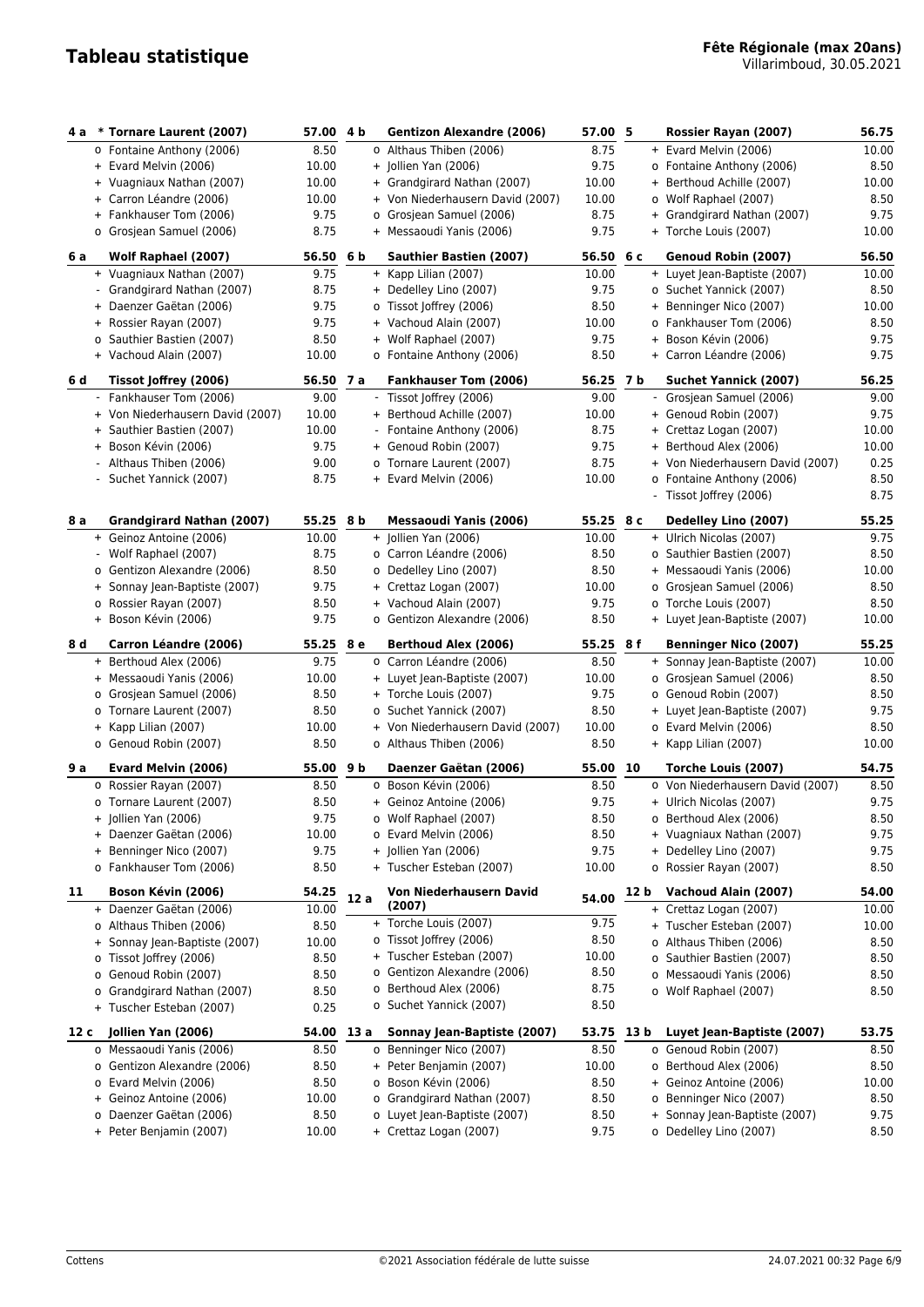| 13 c           | Kapp Lilian (2007)               | 53.75 14  |  | Crettaz Logan (2007)           | 53.50 15 a |     |     | Ulrich Nicolas (2007)        | 52.50 |
|----------------|----------------------------------|-----------|--|--------------------------------|------------|-----|-----|------------------------------|-------|
|                | o Sauthier Bastien (2007)        | 8.50      |  | o Vachoud Alain (2007)         | 8.50       |     |     | o Dedelley Lino (2007)       | 8.50  |
|                | o Vuagniaux Nathan (2007)        | 8.50      |  | + Tuscher Esteban (2007)       | 9.75       |     |     | o Torche Louis (2007)        | 8.50  |
|                | + Peter Benjamin (2007)          | 10.00     |  | o Suchet Yannick (2007)        | 8.50       |     |     | Peter Benjamin (2007)        | 8.75  |
|                | + Ulrich Nicolas (2007)          | 9.75      |  | o Messaoudi Yanis (2006)       | 8.50       |     |     | o Kapp Lilian (2007)         | 8.50  |
|                | o Carron Léandre (2006)          | 8.50      |  | + Ulrich Nicolas (2007)        | 9.75       |     |     | o Crettaz Logan (2007)       | 8.50  |
|                | o Benninger Nico (2007)          | 8.50      |  | o Sonnay Jean-Baptiste (2007)  | 8.50       |     |     | + Geinoz Antoine (2006)      | 9.75  |
| 15 b           | Tuscher Esteban (2007)           | 52.50 16  |  | Peter Benjamin (2007)          | 51.50 17   |     |     | Geinoz Antoine (2006)        | 51.25 |
|                | o Vachoud Alain (2007)           | 8.75      |  | o Berthoud Achille (2007)      | 8.75       |     |     | o Grandgirard Nathan (2007)  | 8.50  |
|                | o Crettaz Logan (2007)           | 8.50      |  | o Sonnay Jean-Baptiste (2007)  | 8.50       |     |     | o Daenzer Gaëtan (2006)      | 8.50  |
|                | o Von Niederhausern David (2007) | 8.50      |  | o Kapp Lilian (2007)           | 8.50       |     |     | o Luyet Jean-Baptiste (2007) | 8.50  |
|                | + Geinoz Antoine (2006)          | 9.75      |  | - Ulrich Nicolas (2007)        | 8.75       |     |     | o Jollien Yan (2006)         | 8.50  |
|                | o Daenzer Gaëtan (2006)          | 8.50      |  | o Vuagniaux Nathan (2007)      | 8.50       |     |     | o Tuscher Esteban (2007)     | 8.50  |
|                | o Boson Kévin (2006)             | 8.50      |  | o Jollien Yan (2006)           | 8.50       |     |     | o Ulrich Nicolas (2007)      | 8.75  |
| 18             | <b>Vuagniaux Nathan (2007)</b>   | 45.25 19  |  | <b>Berthoud Achille (2007)</b> | 26.75      |     |     |                              |       |
|                | o Wolf Raphael (2007)            | 8.50      |  | + Peter Benjamin (2007)        | 9.75       |     |     |                              |       |
|                | + Kapp Lilian (2007)             | 9.75      |  | o Fankhauser Tom (2006)        | 8.50       |     |     |                              |       |
|                | o Tornare Laurent (2007)         | 8.50      |  | o Rossier Rayan (2007)         | 8.50       |     |     |                              |       |
|                | o Torche Louis (2007)            | 8.50      |  |                                |            |     |     |                              |       |
|                | + Peter Benjamin (2007)          | 10.00     |  |                                |            |     |     |                              |       |
|                | <b>Jahrgang 2004-2005</b>        |           |  |                                |            |     |     |                              |       |
| 1.             | * Zbinden Dario (2004)           | 59.00 2   |  | * Buchs Noah (2004)            | 57.75 3    |     |     | Reichenbach Adrian (2004)    | 57.00 |
|                | Martin Gaël (2004)               | 9.00      |  | + Collaud Bastien (2005)       | 9.75       |     |     | - Rodi Joé (2004)            | 8.75  |
|                | + Romanens Noël (2004)           | 10.00     |  | + Leuenberger Gian (2005)      | 10.00      |     |     | + Nösberger Valentin (2005)  | 9.75  |
|                | + Mermillod Jérôme (2004)        | 10.00     |  | + Tornare Philippe (2004)      | 9.75       |     |     | o Collaud Bastien (2005)     | 8.50  |
|                | + Crausaz Gaetan (2005)          | 10.00     |  | + Martin Gaël (2004)           | 9.75       |     |     | + Mermillod Jérôme (2004)    | 10.00 |
|                | + Siegenthaler Leo (2005)        | 10.00     |  | + Fuchs Sylvain (2005)         | 9.75       |     |     | + Crausaz Gaetan (2005)      | 10.00 |
|                | + Buchs Noah (2004)              | 10.00     |  | o Zbinden Dario (2004)         | 8.75       |     |     | + Tornare Philippe (2004)    | 10.00 |
| 4              | Siegenthaler Leo (2005)          | 56.75 5   |  | Leuenberger Gian (2005)        | 56.50      | 6 a |     | Fuchs Sylvain (2005)         | 56.25 |
|                | + Fuchs Sylvain (2005)           | 9.75      |  | + Bellon Adrien (2004)         | 9.75       |     |     | o Siegenthaler Leo (2005)    | 8.50  |
|                | + Glauser Matis (2005)           | 10.00     |  | o Buchs Noah (2004)            | 8.50       |     |     | + Pellaton Gabriel (2005)    | 10.00 |
|                | Girard Simon (2004)              | 8.75      |  | + Glauser Matis (2005)         | 9.75       |     |     | + Nösberger Valentin (2005)  | 9.75  |
|                | + Elmiger Silvan (2004)          | 9.75      |  | + Yerly Cyril (2005)           | 9.75       |     |     | + Girard Simon (2004)        | 9.75  |
|                | o Zbinden Dario (2004)           | 8.50      |  | + Rodi Joé (2004)              | 9.75       |     |     | o Buchs Noah (2004)          | 8.50  |
|                | + Jaquier Simon (2004)           | 10.00     |  | - Collaud Bastien (2005)       | 9.00       |     |     | + Schwab Livio (2005)        | 9.75  |
| 6 b            | Martin Gaël (2004)               | 56.25 6 c |  | <b>Collaud Bastien (2005)</b>  | 56.25 7 a  |     |     | Lengen Michael (2005)        | 56.00 |
|                | - Zbinden Dario (2004)           | 9.00      |  | o Buchs Noah (2004)            | 8.50       |     |     | o Wolf Nicolas (2005)        | 8.50  |
|                | + Schwab Livio (2005)            | 10.00     |  | + Buchs Thomas (2005)          | 10.00      |     |     | + Verdon Simon (2005)        | 9.75  |
|                | + Luyet Vincent (2004)           | 10.00     |  | + Reichenbach Adrian (2004)    | 10.00      |     |     | + Buchs Thomas (2005)        | 9.75  |
|                | o Buchs Noah (2004)              | 8.50      |  | Wolf Nicolas (2005)            | 8.75       |     |     | + Schwab Livio (2005)        | 9.75  |
|                | + Lengen Michael (2005)          | 9.75      |  | + Quostali Killian (2005)      | 10.00      |     |     | o Martin Gaël (2004)         | 8.50  |
|                | - Wolf Nicolas (2005)            | 9.00      |  | - Leuenberger Gian (2005)      | 9.00       |     |     | + Rodi Joé (2004)            | 9.75  |
|                |                                  |           |  |                                |            |     |     |                              |       |
| 7 b            | Wolf Nicolas (2005)              | 56.00 8 a |  | <b>Tornare Philippe (2004)</b> | 55.50 8 b  |     |     | Girard Simon (2004)          | 55.50 |
|                | + Lengen Michael (2005)          | 9.75      |  | + Verdon Simon (2005)          | 10.00      |     |     | + Rodi Léo (2005)            | 10.00 |
|                | + Luyet Vincent (2004)           | 9.75      |  | + Mermillod Jérôme (2004)      | 10.00      |     |     | + Jaquier Simon (2004)       | 9.75  |
|                | Elmiger Silvan (2004)            | 8.75      |  | o Buchs Noah (2004)            | 8.50       |     |     | - Siegenthaler Leo (2005)    | 8.75  |
|                | Collaud Bastien (2005)           | 8.75      |  | - Jaquier Simon (2004)         | 8.75       |     |     | o Fuchs Sylvain (2005)       | 8.75  |
| $+$            | Romanens Noël (2004)             | 10.00     |  | + Girard Simon (2004)          | 9.75       |     |     | o Tornare Philippe (2004)    | 8.50  |
|                | - Martin Gaël (2004)             | 9.00      |  | o Reichenbach Adrian (2004)    | 8.50       |     |     | + Quostali Killian (2005)    | 9.75  |
| 9 a            | Jaquier Simon (2004)             | 55.25 9 b |  | Romanens Noël (2004)           | 55.25 $9c$ |     |     | Nösberger Valentin (2005)    | 55.25 |
|                | + Beetschen Nicolas (2004)       | 9.75      |  | + Jacot Jessy (2004)           | 10.00      |     |     | + Quostali Killian (2005)    | 10.00 |
|                | o Girard Simon (2004)            | 8.50      |  | o Zbinden Dario (2004)         | 8.50       |     |     | o Reichenbach Adrian (2004)  | 8.50  |
|                | + Romanens Noël (2004)           | 10.00     |  | o Jaquier Simon (2004)         | 8.50       |     |     | o Fuchs Sylvain (2005)       | 8.50  |
| $\blacksquare$ | Tornare Philippe (2004)          | 8.75      |  | + Bellon Adrien (2004)         | 9.75       |     |     | + Luyet Vincent (2004)       | 9.75  |
|                | + Nösberger Valentin (2005)      | 9.75      |  | o Wolf Nicolas (2005)          | 8.50       |     |     | o Jaquier Simon (2004)       | 8.50  |
|                | o Siegenthaler Leo (2005)        | 8.50      |  | + Rodi Léo (2005)              | 10.00      |     |     | + Beetschen Nicolas (2004)   | 10.00 |
| 9 d            | Mermillod Jérôme (2004)          | 55.25 9 e |  | <b>Buchs Thomas (2005)</b>     | 55.25 10   |     |     | Schwab Livio (2005)          | 55.00 |
|                | o Tornare Philippe (2004)        | 8.75      |  | + Pellaton Gabriel (2005)      | 10.00      |     |     | + Yerly Cyril (2005)         | 9.75  |
|                | + Quostali Killian (2005)        | 9.75      |  | o Collaud Bastien (2005)       | 8.50       |     |     | o Martin Gaël (2004)         | 8.50  |
|                | o Zbinden Dario (2004)           | 8.50      |  | o Lengen Michael (2005)        | 8.50       |     | $+$ | Bellon Adrien (2004)         | 9.75  |
|                | o Reichenbach Adrian (2004)      | 8.50      |  | o Verdon Simon (2005)          | 8.50       |     |     | o Lengen Michael (2005)      | 8.50  |
|                | + Bellon Adrien (2004)           | 9.75      |  | + Yerly Cyril (2005)           | 9.75       |     |     | + Beetschen Nicolas (2004)   | 10.00 |
|                | + Verdon Simon (2005)            | 10.00     |  | + Crausaz Gaetan (2005)        | 10.00      |     |     | o Fuchs Sylvain (2005)       | 8.50  |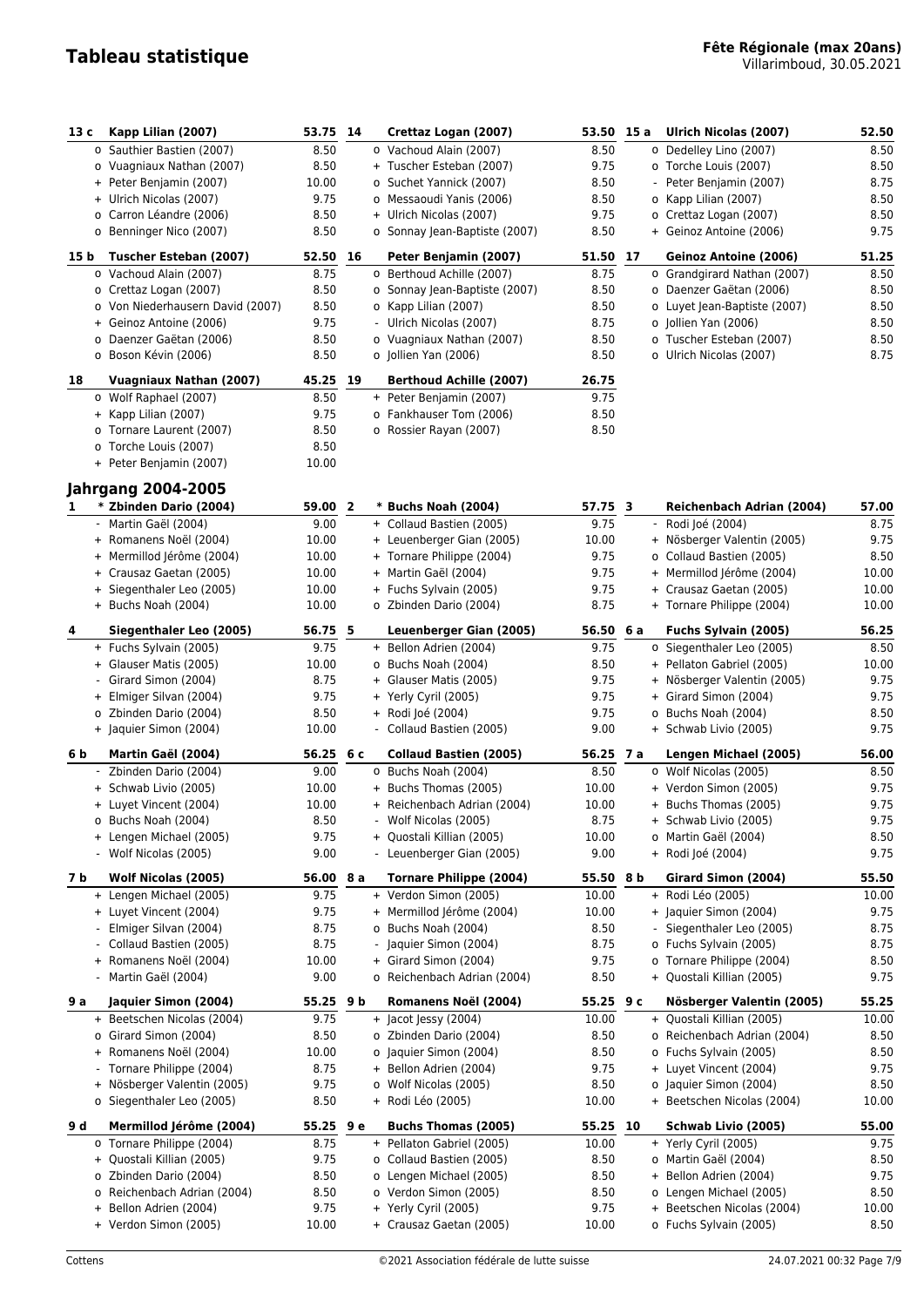| 11 a | Rodi Joé (2004)                                 | 54.25 11 b |    | Yerly Cyril (2005)              | 54.25      | 12 a | Quostali Killian (2005)       | 54.00 |
|------|-------------------------------------------------|------------|----|---------------------------------|------------|------|-------------------------------|-------|
|      | - Reichenbach Adrian (2004)                     | 8.75       |    | o Schwab Livio (2005)           | 8.50       |      | o Nösberger Valentin (2005)   | 8.50  |
|      | o Elmiger Silvan (2004)                         | 8.75       |    | o Elmiger Silvan (2004)         | 8.50       |      | o Mermillod Jérôme (2004)     | 8.50  |
|      | + Verdon Simon (2005)                           | 9.75       |    | + Berdoz Romain (2005)          | 10.00      |      | + Pellaton Gabriel (2005)     | 10.00 |
|      | + Beetschen Nicolas (2004)                      | 10.00      |    | o Leuenberger Gian (2005)       | 8.75       |      | + Rodi Léo (2005)             | 10.00 |
|      | o Leuenberger Gian (2005)                       | 8.50       |    | o Buchs Thomas (2005)           | 8.50       |      | o Collaud Bastien (2005)      | 8.50  |
|      | o Lengen Michael (2005)                         | 8.50       |    | + Pellaton Gabriel (2005)       | 10.00      |      | o Girard Simon (2004)         | 8.50  |
| 12 b | Crausaz Gaetan (2005)                           | 54.00 12 c |    | <b>Bellon Adrien (2004)</b>     | 54.00 13 a |      | Verdon Simon (2005)           | 53.75 |
|      | o Glauser Matis (2005)                          | 8.75       |    |                                 |            |      |                               |       |
|      |                                                 |            |    | o Leuenberger Gian (2005)       | 8.50       |      | o Tornare Philippe (2004)     | 8.50  |
|      | + Berdoz Romain (2005)                          | 10.00      |    | + Jacot Jessy (2004)            | 9.75       |      | o Lengen Michael (2005)       | 8.50  |
|      | + Beetschen Nicolas (2004)                      | 9.75       |    | o Schwab Livio (2005)           | 8.50       |      | o Rodi Joé (2004)             | 8.50  |
|      | o Zbinden Dario (2004)                          | 8.50       |    | o Romanens Noël (2004)          | 8.50       |      | + Buchs Thomas (2005)         | 9.75  |
|      | o Reichenbach Adrian (2004)                     | 8.50       |    | o Mermillod Jérôme (2004)       | 8.50       |      | + Berdoz Romain (2005)        | 10.00 |
|      | o Buchs Thomas (2005)                           | 8.50       |    | + Berdoz Romain (2005)          | 10.00      |      | o Mermillod Jérôme (2004)     | 8.50  |
|      |                                                 |            |    | + Luyet Vincent (2004)          | 0.25       |      |                               |       |
| 13 b | Rodi Léo (2005)                                 | 53.75 14   |    | <b>Beetschen Nicolas (2004)</b> | 52.75      | 15 a | Pellaton Gabriel (2005)       | 52.50 |
|      | o Girard Simon (2004)                           | 8.50       |    | o Jaquier Simon (2004)          | 8.50       |      | o Buchs Thomas (2005)         | 8.50  |
|      | o Beetschen Nicolas (2004)                      | 8.50       |    | + Rodi Léo (2005)               | 10.00      |      | o Fuchs Sylvain (2005)        | 8.50  |
|      | + Pellaton Gabriel (2005)                       | 9.75       |    | o Crausaz Gaetan (2005)         | 8.75       |      | o Rodi Léo (2005)             | 8.50  |
|      | o Quostali Killian (2005)                       | 8.50       |    | o Rodi Joé (2004)               | 8.50       |      | o Quostali Killian (2005)     | 8.50  |
|      | + Luyet Vincent (2004)                          | 10.00      |    | o Schwab Livio (2005)           | 8.50       |      | + Berdoz Romain (2005)        | 10.00 |
|      | o Romanens Noël (2004)                          | 8.50       |    | o Nösberger Valentin (2005)     | 8.50       |      | o Yerly Cyril (2005)          | 8.50  |
| 15 b | Luyet Vincent (2004)                            | 52.50      | 16 | <b>Berdoz Romain (2005)</b>     | 51.00      | 17   | <b>Elmiger Silvan (2004)</b>  | 36.75 |
|      | + Berdoz Romain (2005)                          | 10.00      |    | o Luyet Vincent (2004)          | 8.50       |      | + Yerly Cyril (2005)          | 9.75  |
|      | o Wolf Nicolas (2005)                           | 8.50       |    | o Crausaz Gaetan (2005)         | 8.50       |      | + Rodi Joé (2004)             | 9.75  |
|      | o Martin Gaël (2004)                            | 8.50       |    | o Yerly Cyril (2005)            | 8.50       |      | - Wolf Nicolas (2005)         | 8.75  |
|      | o Nösberger Valentin (2005)                     | 8.50       |    | o Pellaton Gabriel (2005)       | 8.50       |      | o Siegenthaler Leo (2005)     | 8.50  |
|      | o Rodi Léo (2005)                               | 8.50       |    | o Verdon Simon (2005)           | 8.50       |      |                               |       |
|      | o Bellon Adrien (2004)                          | 8.50       |    | o Bellon Adrien (2004)          | 8.50       |      |                               |       |
|      |                                                 |            |    |                                 |            |      |                               |       |
| 18   | Glauser Matis (2005)                            | 26.75 19   |    | Jacot Jessy (2004)              | 17.00      | 20°  | <b>Nicolet Bastien (2004)</b> | 0.00  |
|      | + Crausaz Gaetan (2005)                         | 9.75       |    | o Romanens Noël (2004)          | 8.50       |      |                               |       |
|      | o Siegenthaler Leo (2005)                       | 8.50       |    | o Bellon Adrien (2004)          | 8.50       |      |                               |       |
|      |                                                 |            |    |                                 |            |      |                               |       |
|      | o Leuenberger Gian (2005)                       | 8.50       |    |                                 |            |      |                               |       |
| 20°  | <b>Deschenaux Martin (2004)</b>                 | 0.00       |    |                                 |            |      |                               |       |
|      |                                                 |            |    |                                 |            |      |                               |       |
| 1    | <b>Jahrgang 2001-2003</b><br>* Collaud Romain * | 59.50 2    |    | * Schläfli Hugo                 | 57.50 3    |      | <b>Baeriswyl Christoph</b>    | 56.75 |
|      | + Perret Loïc                                   | 10.00      |    | + Fankhauser Hans *             | 10.00      |      | - Grossenbacher Simon *       | 9.00  |
|      |                                                 | 10.00      |    | + Pürro David                   | 9.75       |      | + Menoud Liam                 | 9.75  |
|      | + Rey Arnaud (2003)                             |            |    | + Fankhauser Yanik              |            |      |                               |       |
|      | + Balimann Sandro *                             | 9.75       |    |                                 | 10.00      |      | + Von Niederhäusern Marcel    | 10.00 |
|      | + Baeriswyl Christoph                           | 10.00      |    | - Grossenbacher Simon *         | 9.00       |      | o Collaud Romain *            | 8.50  |
|      | + Turin Antoine                                 | 9.75       |    | + Neyroud Geoffrey              | 10.00      |      | + Schmid Romain (2003)        | 9.75  |
|      | + Schläfli Hugo                                 | 10.00      |    | o Collaud Romain *              | 8.75       |      | + Turin Antoine               | 9.75  |
| 4 a  | <b>Balimann Sandro *</b>                        | 56.50 4 b  |    | <b>Grossenbacher Simon *</b>    | 56.50 5    |      | <b>Pürro David</b>            | 56.25 |
|      | + Turin Antoine                                 | 10.00      |    | Baeriswyl Christoph             | 9.00       |      | + Menoud Liam                 | 9.75  |
|      | + Schmid Romain (2003)                          | 9.75       |    | + Fankhauser Yanik              | 10.00      |      | o Schläfli Hugo               | 8.50  |
|      | o Collaud Romain *                              | 8.50       |    | + Buchs Stefan                  | 9.75       |      | + Fankhauser Hans *           | 9.75  |
|      | + Von Niederhäusern Marcel                      | 9.75       |    | - Schläfli Hugo                 | 9.00       |      | + Buchs Stefan                | 10.00 |
|      | - Grossenbacher Simon *                         | 8.75       |    | Balimann Sandro *               | 8.75       |      | + Von Niederhäusern Marcel    | 9.75  |
|      | + Pürro David                                   | 9.75       |    | + Neyroud Geoffrey              | 10.00      |      | o Balimann Sandro *           | 8.50  |
| 6а   | <b>Perret Loïc</b>                              | 55.50 6 b  |    | Von Niederhäusern Marcel        | 55.50 7    |      | <b>Turin Antoine</b>          | 55.25 |
|      | o Collaud Romain *                              | 8.50       |    | + Bucher Marc                   | 10.00      |      | o Balimann Sandro *           | 8.50  |
|      | - Neyroud Geoffrey                              | 9.00       |    | + Buchs Stefan                  | 10.00      |      | + Aeschbacher Ivo             | 10.00 |
|      | o Schmid Romain (2003)                          | 8.50       |    | o Baeriswyl Christoph           | 8.50       |      | + Rey Arnaud (2003)           | 10.00 |
|      | + Bucher Marc                                   | 10.00      |    | o Balimann Sandro *             | 8.50       |      | + Schmid Romain (2003)        | 9.75  |
|      | + Rey Arnaud (2003)                             | 9.75       |    | o Pürro David                   | 8.50       |      | o Collaud Romain *            | 8.50  |
|      | + Buchs Stefan                                  | 9.75       |    | + Richard Quentin (2003)        | 10.00      |      | o Baeriswyl Christoph         | 8.50  |
| 8 a  | <b>Neyroud Geoffrey</b>                         | 54.50 8 b  |    | <b>Menoud Liam</b>              | 54.50 9 a  |      | <b>Schmid Romain (2003)</b>   | 54.25 |
|      | o Schmid Romain (2003)                          | 8.50       |    | o Pürro David                   | 8.50       |      | + Neyroud Geoffrey            | 9.75  |
|      | - Perret Loïc                                   | 9.00       |    | o Baeriswyl Christoph           | 8.50       |      | o Balimann Sandro *           | 8.50  |
|      | + Bucher Marc                                   | 10.00      |    | + Richard Quentin (2003)        | 10.00      |      | + Perret Loïc                 | 10.00 |
|      | + Fankhauser Hans *                             | 10.00      |    | o Aeschbacher Ivo               | 8.75       |      | o Turin Antoine               | 8.50  |
|      | o Schläfli Hugo                                 | 8.50       |    | Fankhauser Yanik                | 8.75       |      | o Baeriswyl Christoph         | 8.50  |